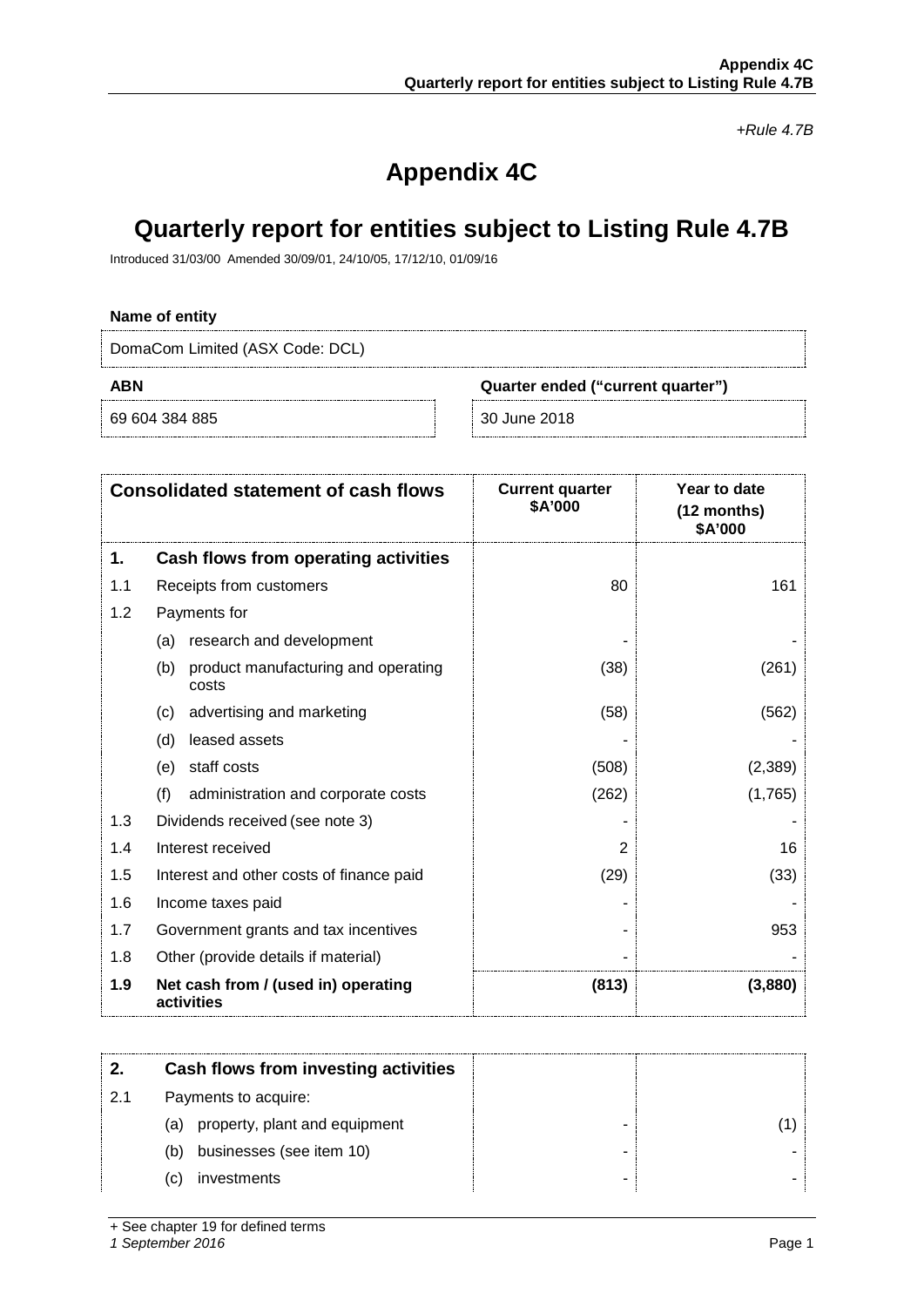|                  | <b>Consolidated statement of cash flows</b>                                     | <b>Current quarter</b><br>\$A'000 | Year to date<br>(12 months)<br>\$A'000 |
|------------------|---------------------------------------------------------------------------------|-----------------------------------|----------------------------------------|
|                  | (d)<br>intellectual property                                                    |                                   |                                        |
|                  | other non-current assets (payments for<br>(e)<br>capitalised development costs) | (127)                             | (604)                                  |
| $2.2\phantom{0}$ | Proceeds from disposal of:                                                      |                                   |                                        |
|                  | property, plant and equipment<br>(a)                                            |                                   |                                        |
|                  | businesses (see item 10)<br>(b)                                                 |                                   |                                        |
|                  | investments<br>$\left( c\right)$                                                |                                   |                                        |
|                  | (d)<br>intellectual property                                                    |                                   |                                        |
|                  | other non-current assets<br>(e)                                                 |                                   |                                        |
| 2.3              | Cash flows from loans to other entities                                         |                                   |                                        |
| 2.4              | Dividends received (see note 3)                                                 |                                   |                                        |
| 2.5              | Other (provide details if material)                                             |                                   |                                        |
| 2.6              | Net cash from / (used in) investing<br>activities                               | (127)                             | (605)                                  |

| 3.   | Cash flows from financing activities                                           |       |       |
|------|--------------------------------------------------------------------------------|-------|-------|
| 3.1  | Proceeds from issues of shares                                                 | 49    | 150   |
| 3.2  | Proceeds from issue of convertible notes                                       | 500   | 2,150 |
| 3.3  | Proceeds from exercise of share options                                        |       |       |
| 3.4  | Transaction costs related to issues of<br>shares, convertible notes or options | (25)  | (146) |
| 3.5  | Proceeds from borrowings                                                       | 530   | 530   |
| 3.6  | Repayment of borrowings                                                        | (100) | (100) |
| 3.7  | Transaction costs related to loans and<br>borrowings                           |       |       |
| 3.8  | Dividends paid                                                                 |       |       |
| 3.9  | Other (provide details if material)                                            |       |       |
| 3.10 | Net cash from / (used in) financing<br>activities                              | 954   | 2,584 |

|     | Net increase / (decrease) in cash and<br>cash equivalents for the period |       |         |
|-----|--------------------------------------------------------------------------|-------|---------|
| 4.1 | Cash and cash equivalents at beginning of<br>quarter/year to date        | 789   | 2.705   |
| 4.2 | Net cash from / (used in) operating<br>activities (item 1.9 above)       | (813) | (3,880) |
| 4.3 | Net cash from / (used in) investing activities<br>(item 2.6 above)       | (127) | (605    |
| 4.4 | Net cash from / (used in) financing activities<br>(item 3.10 above)      | 954   | 2.584   |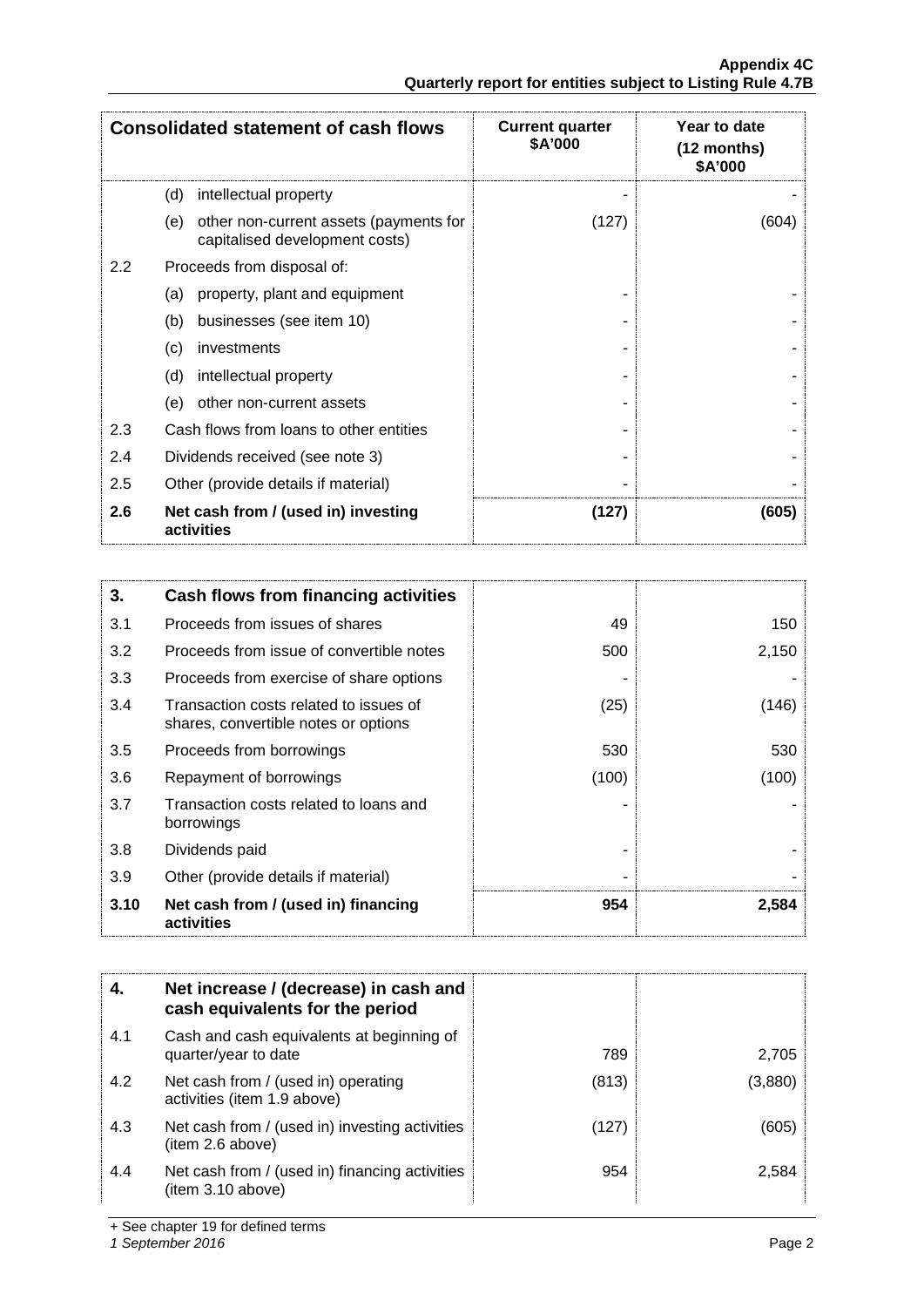-

| <b>Consolidated statement of cash flows</b> |                                                      | <b>Current quarter</b><br>\$A'000 | Year to date<br>(12 months)<br>\$A'000 |
|---------------------------------------------|------------------------------------------------------|-----------------------------------|----------------------------------------|
| 4.5                                         | Effect of movement in exchange rates on<br>cash held |                                   |                                        |
| 46                                          | Cash and cash equivalents at end of<br>quarter       | 803                               |                                        |

| 5.  | Reconciliation of cash and cash<br>equivalents<br>at the end of the quarter (as shown in the<br>consolidated statement of cash flows) to the<br>related items in the accounts | <b>Current quarter</b><br>\$A'000 | <b>Previous quarter</b><br>\$A'000 |
|-----|-------------------------------------------------------------------------------------------------------------------------------------------------------------------------------|-----------------------------------|------------------------------------|
| 5.1 | <b>Bank balances</b>                                                                                                                                                          | 763                               | 763.                               |
| 5.2 | Call deposits                                                                                                                                                                 |                                   |                                    |
| 5.3 | <b>Bank overdrafts</b>                                                                                                                                                        |                                   |                                    |
| 5.4 | Other (1 Month Term Deposit)                                                                                                                                                  | 4በ                                |                                    |
| 5.5 | Cash and cash equivalents at end of<br>quarter (should equal item 4.6 above)                                                                                                  | 803                               | 803                                |

# **6.** Payments to directors of the entity and their associates

- 6.1 Aggregate amount of payments to these parties included in item 1.2
- 6.2 Aggregate amount of cash flow from loans to these parties included in item 2.3
- 6.3 Include below any explanation necessary to understand the transactions included in items 6.1 and 6.2

Payment of remuneration to executive and non-executive directors and their related parties.

## **7. Payments to related entities of the entity and their associates**

- 7.1 Aggregate amount of payments to these parties included in item 1.2
- 7.2 Aggregate amount of cash flow from loans to these parties included in item 2.3
- 7.3 Include below any explanation necessary to understand the transactions included in items 7.1 and 7.2

| <b>Current quarter</b><br>\$A'000 |  |
|-----------------------------------|--|
|                                   |  |
|                                   |  |

| <b>Current quarter</b><br><b>\$A'000</b> |  |
|------------------------------------------|--|
| (126)                                    |  |
|                                          |  |
|                                          |  |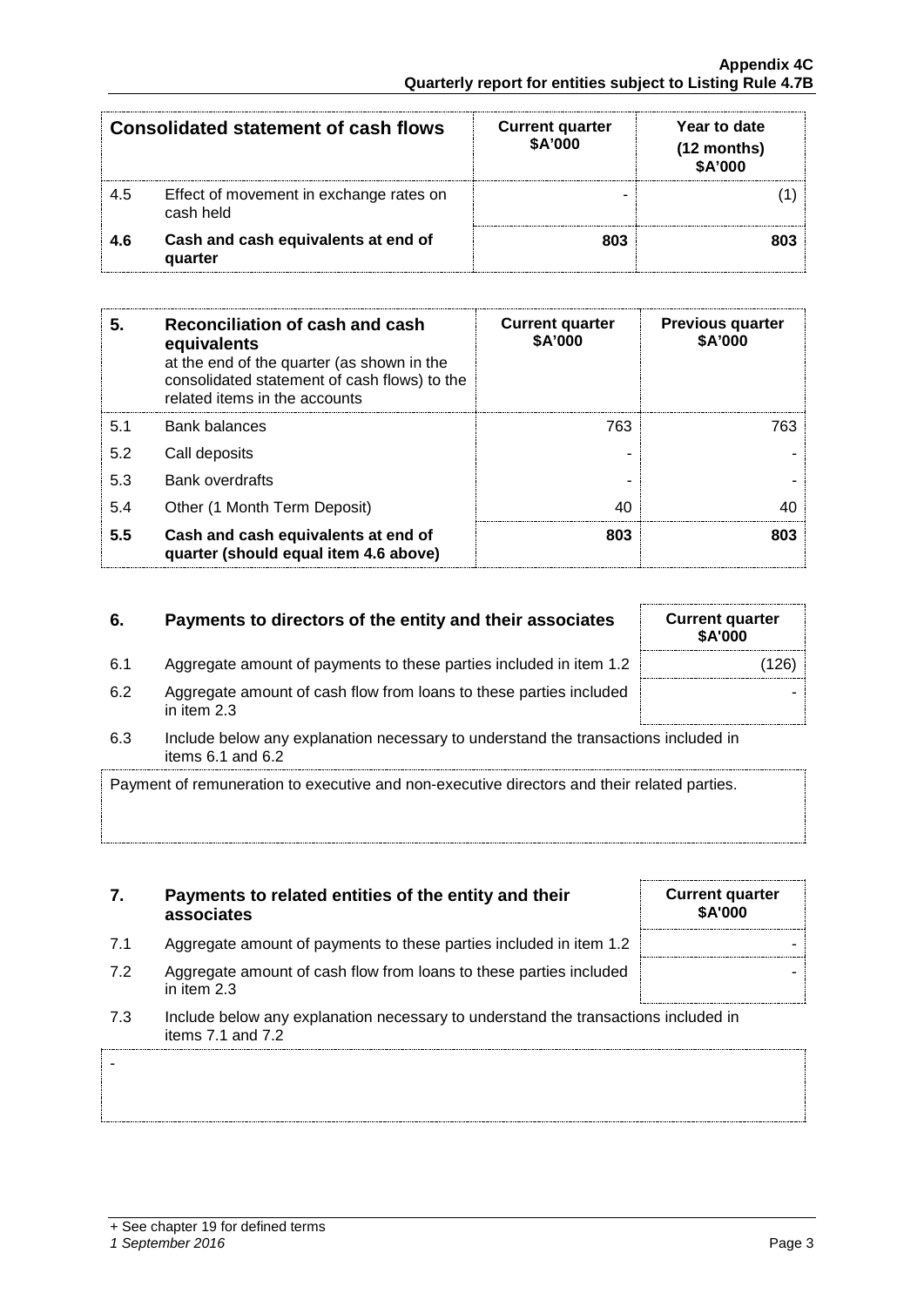| 8. | <b>Financing facilities available</b> |
|----|---------------------------------------|
|    | Add notes as necessary for an         |
|    | understanding of the position         |

- 
- 8.2 Credit standby arrangements
- $8.3$  Other (please specify)

| 8.  | <b>Financing facilities available</b><br>Add notes as necessary for an<br>understanding of the position | <b>Total facility amount</b><br>at quarter end<br>\$A'000 | Amount drawn at<br>quarter end<br>\$A'000 |
|-----|---------------------------------------------------------------------------------------------------------|-----------------------------------------------------------|-------------------------------------------|
| 81  | Loan facilities                                                                                         | -                                                         |                                           |
| 8.2 | Credit standby arrangements                                                                             | -                                                         |                                           |
| 8.3 | Other (please specify)                                                                                  | See below                                                 | See below                                 |

8.4 Include below a description of each facility above, including the lender, interest rate and whether it is secured or unsecured. If any additional facilities have been entered into or are proposed to be entered into after quarter end, include details of those facilities as well.

On 15 January 2018 \$1,000,000 was raised through the issue of an unsecured Convertible Note ("First Convertible Security") to The Australian Special Opportunity Fund through The Lind Partners, repayable over 24 months with an initial repayment holiday of 120 days. DomaCom will make 20 monthly repayments of A\$63,000 in either shares or cash (at DomaCom's option). The ASX announcement on 4 April 2018 provides further details, including the maximum number of shares to be issued if repaid in shares. At 30 June 2018 \$100,000 of the First Convertible Security had been repaid in cash.

On 15 June 2015 \$500,000 was raised through the issue of a "Second Convertible Security" to The Australian Special Opportunity Fund. DomaCom will make 24 monthly repayments of A\$26,250 in either shares or cash (at DomaCom's option). The ASX announcements on 4 April 2018 and 5 June 2018 provide further details, including the combined maximum number of shares to be issued if either or both the First and Second Convertible Notes are repaid in shares.

\$650,000 was raised through the issue of unsecured 3 Year Convertible Notes on 25 January 2018 to various note holders with an annual coupon of 10% payable quarterly in arrears.

Entered into in the 30 June 2018 quarter

\$300,000 factoring of FY2018 R&D Claim through a private sophisticated investor. Unsecured.

\$230,000 factoring of FY2018 R&D Claim through R&D Capital Partners Pty Ltd. Secured on FY2018 R&D claim.

Interest rates charged over the period of the factoring range between 1.25% per month and 10% per quarter.

| 9.  | <b>Estimated cash outflows for next quarter</b>    | <b>SA'000</b> |
|-----|----------------------------------------------------|---------------|
| 9.1 | Research and development                           |               |
| 9.2 | Product manufacturing and operating costs          |               |
| 9.3 | Advertising and marketing                          | 45            |
| 9.4 | Leased assets                                      |               |
| 9.5 | Staff costs                                        |               |
| 9.6 | Administration and corporate costs                 | 473           |
| 9.7 | Other (payments for capitalised development costs) | 162           |
| 9.8 | Total estimated cash outflows                      |               |